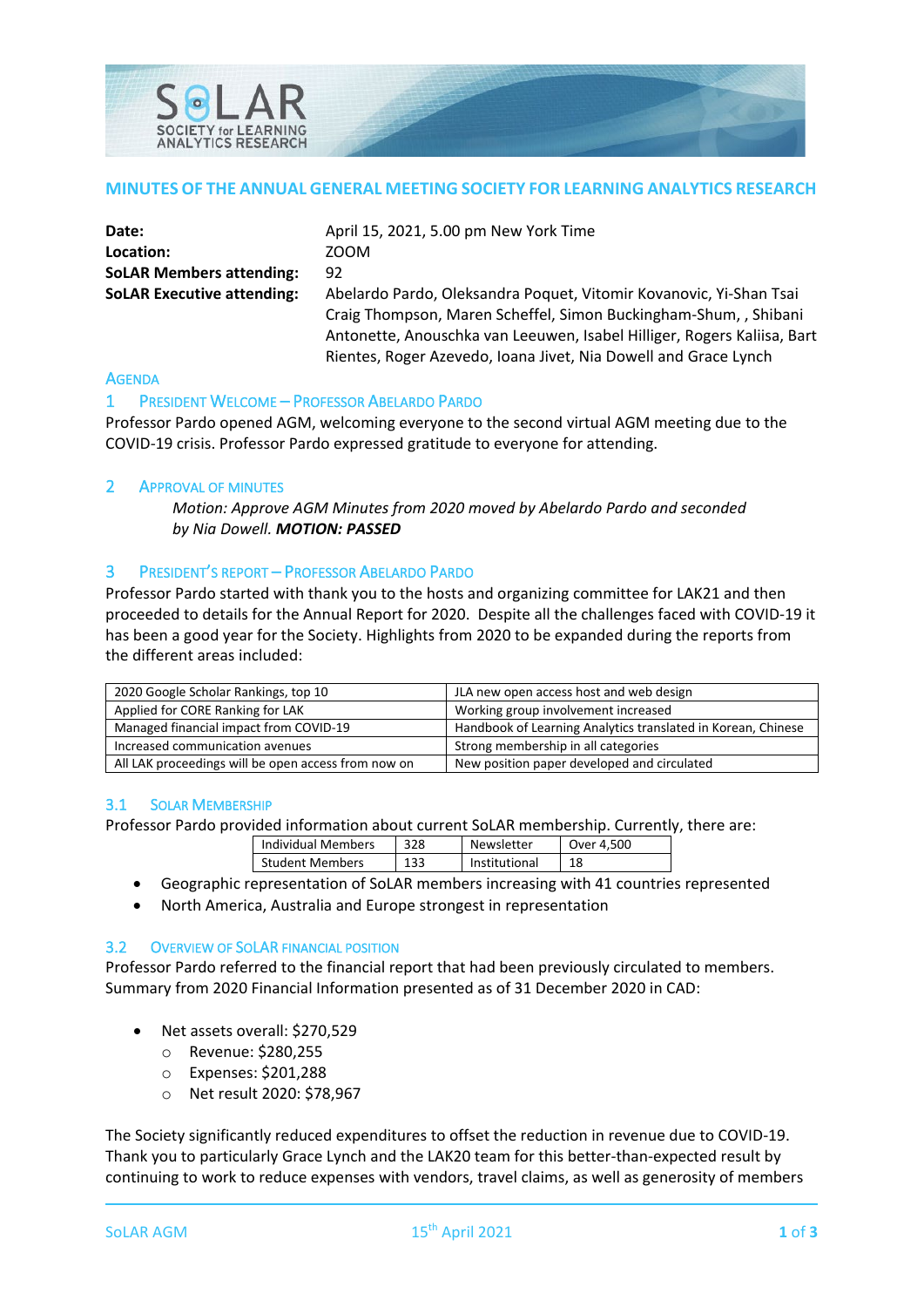

declining LAK20 refunds as outlined in the LAK budget overview. This positive net result has been used to offset the project deficit of 2021 of \$50,350. The Society will use cash reserves to ensure critical operational expenses including the Journal and Scholarships will be maintained in 2021.

Professor Pardo emphasized SoLAR's strong commitment to supporting students:

- Eric Duval scholarship: \$85,000 USD provided to support 97 students to date
- Doctoral Consortium scholarships: \$93,000 provided to support 71 students
- LAK conference scholarships: increased from 4 in 2020 to 33 provided in 2021

### *Motion: To accept the 2020 Financial Report as circulated and presented moved by Abelardo Pardo and seconded by Craig Thompson. MOTION: PASSED*

Summary of activities from the Working Group included:

# **WORKING GROUPS**

- The Journal indexed Clarivate Web of Science and Elsevier Scopus, calls for new Editors in Chief open till 30<sup>th</sup> May 2021
- Inclusion group has implemented number of initiatives aimed to promote, elevate and foster an open inclusive environment including open access LAK proceedings, resource depository and have recruited new members
- Education coordinated new position paper, launched Nexus Blog, approved new programs for in cooperation status
- Membership introduced SoLAR Student Membership Bursary program with 3 successful candidates, future focus on early and mid-career researcher development, senior leadership meet-ups and/or workshops
- Events updated and streamlined event guidelines, two LASI locals were approved LASI Spain and LALA Conference, hosting a panel during LASI21 on LASI locals.
- Special Interest Groups expanded working group members and now 7 SIGs, new operating and reporting guidelines were introduced.
- Communication expanded working group and produced 11 podcasts, 9 webinars, 8 Nexus blog posts and bi-monthly newsletters
- Website continued redevelopment with LAK conference websites now incorporated into main SoLAR website, improved membership portal and enhancing social media presence
- IAALDE continuing with best paper exchange between societies and joint writing of papers on role of technology in education

# 4.1 EXECUTIVE TEAM 2021

Professor Pardo thanked everyone for support over the past two years as President and handed over to Professor Maren Scheffel as President. Professor Scheffel thanked Abelardo for his many years of service and introduced the 2021 Office Bearers:

- **President:** Maren Scheffel, Ruhr-University Bochum, Germany
- **Vice President:** Yi-Shan Tsai, Monash University, Australia
- **Vice-president:** Simon Buckingham Shum, University of Technology Sydney, Australia
- **Secretary:** Ioan Jivet, TU Delft, The Netherlands
- **Treasurer:** Isabel Hilliger, Pontificia Universidad Catholica de Chile, Chile

2021 Members at Large are:

- Anouschka van Leeuwen, Utrecht University
- Bodong Chen, University of Minnesota